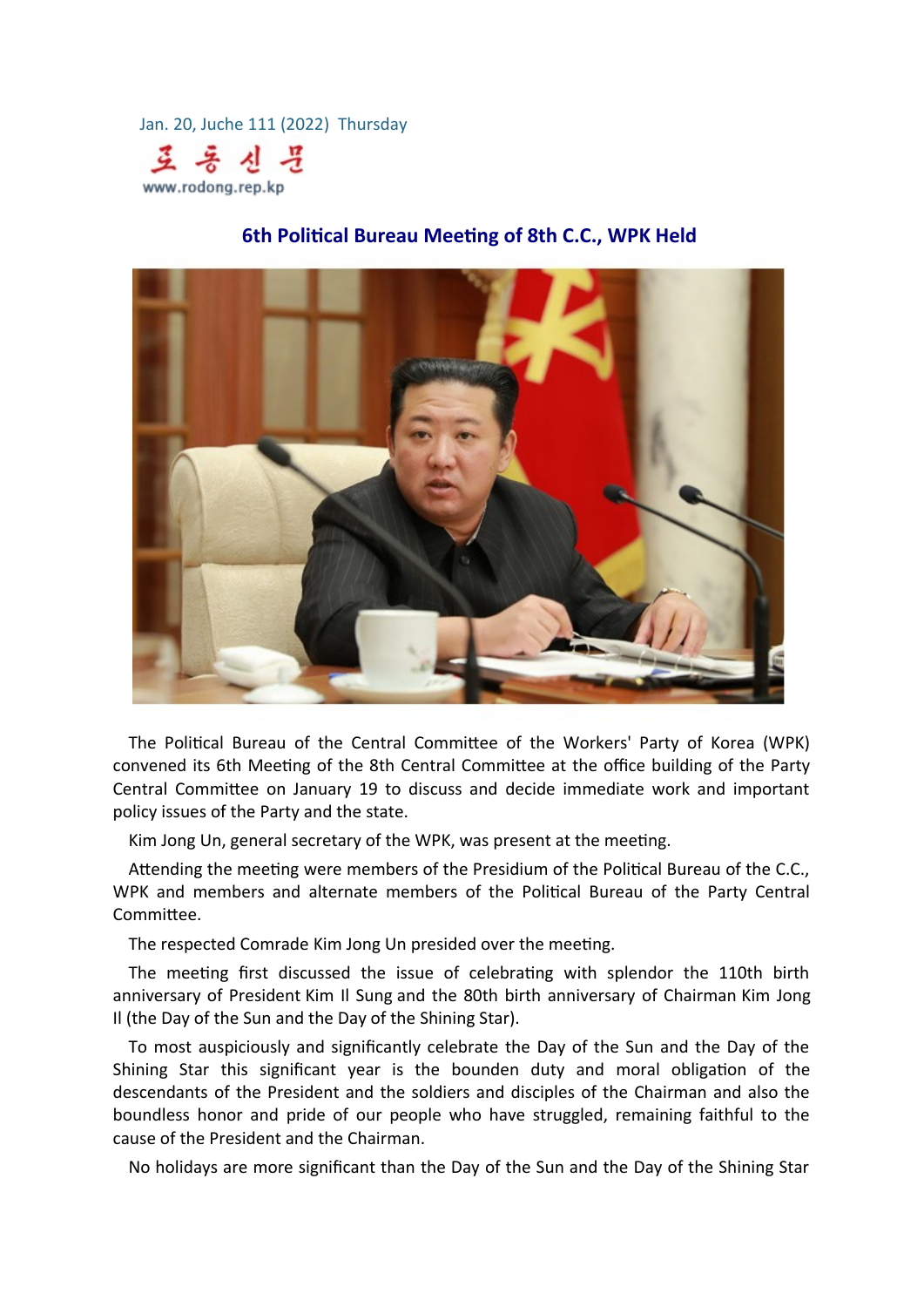for our Party and people struggling to carry forward and accomplish the revolutionary cause of the President and the Chairman under the uplifted banner of great Kimilsungism-Kimjongilism. The very existence of our dignified Party and state is unthinkable without the immortal exploits left by the President and the Chairman in the glorious course of the Korean revolution.

The meeting called for making the Day of the Sun and the Day of the Shining Star this historic year important political occasions of further cementing the firm faith of our people to carry forward and accomplish the revolutionary cause of Juche pioneered and led by the President and the Chairman under the guidance of the Party to the end, and also of demonstrating before the world the high enthusiasm and revolutionary mettle of all the Party members and other people to glorify the decade of Juche 110 as the annals of victors bringing about the overall development of our style socialism.

The Political Bureau of the Party Central Committee gave detailed assignments to the organs of the Party and the state to celebrate with splendor the 110th birth anniversary of the President and the 80th birth anniversary of the Chairman as the great festivals of victory and glory to shine long in the annals of the country.

The meeting adopted a resolution of the Political Bureau of the WPK Central Committee "On celebrating with splendor the 110th birth anniversary of the Great Leader Comrade Kim Il Sung and the 80th birth anniversary of the Great Leader Comrade Kim Jong Il".

The meeting heard a report analyzing the current situation around the Korean peninsula and a series of international issues and discussed the orientation for countermeasures against the U.S. for the future.

Also communicated to the participants were the U.S. recent moves of recklessly faulting for no reason the DPRK's legitimate exercise of sovereignty.

In the last few years alone after the DPRK-U.S. summits the U.S. held hundreds of joint war drills which it committed itself to stop and conducted tests of all kinds of strategic weapons, while shipping ultra-modern attack means into south Korea and nuclear strategic weapons into the region around the Korean peninsula, seriously threatening the security of our state.

The U.S. viciously slurred our state and committed the foolish act of taking over 20 independent sanctions measures. Especially the present U.S. administration persists in maneuvers to deprive the DPRK of its right to self-defence.

All the facts clearly prove once again that the hostile policy towards the DPRK will exist in the future, too as long as there is the hostile entity of U.S. imperialism.

Assessing that the hostile policy and military threat by the U.S. have reached a danger line that can not be overlooked any more despite our sincere efforts for maintaining the general tide for relaxation of tension in the Korean peninsula since the DPRK-U.S. summit in Singapore, the Political Bureau of the Party Central Committee unanimously recognized that we should make more thorough preparation for a long-term confrontation with the U.S. imperialism. It concluded to take a practical action to more reliably and effectively increase our physical strength for defending the dignity, sovereign rights and interests of our state.

The meeting of the Political Bureau reassigned the policy tasks for the national defence to immediately bolster more powerful physical means which can efficiently control the hostile moves of the U.S. against the DPRK getting ever more serious day by day. It gave an